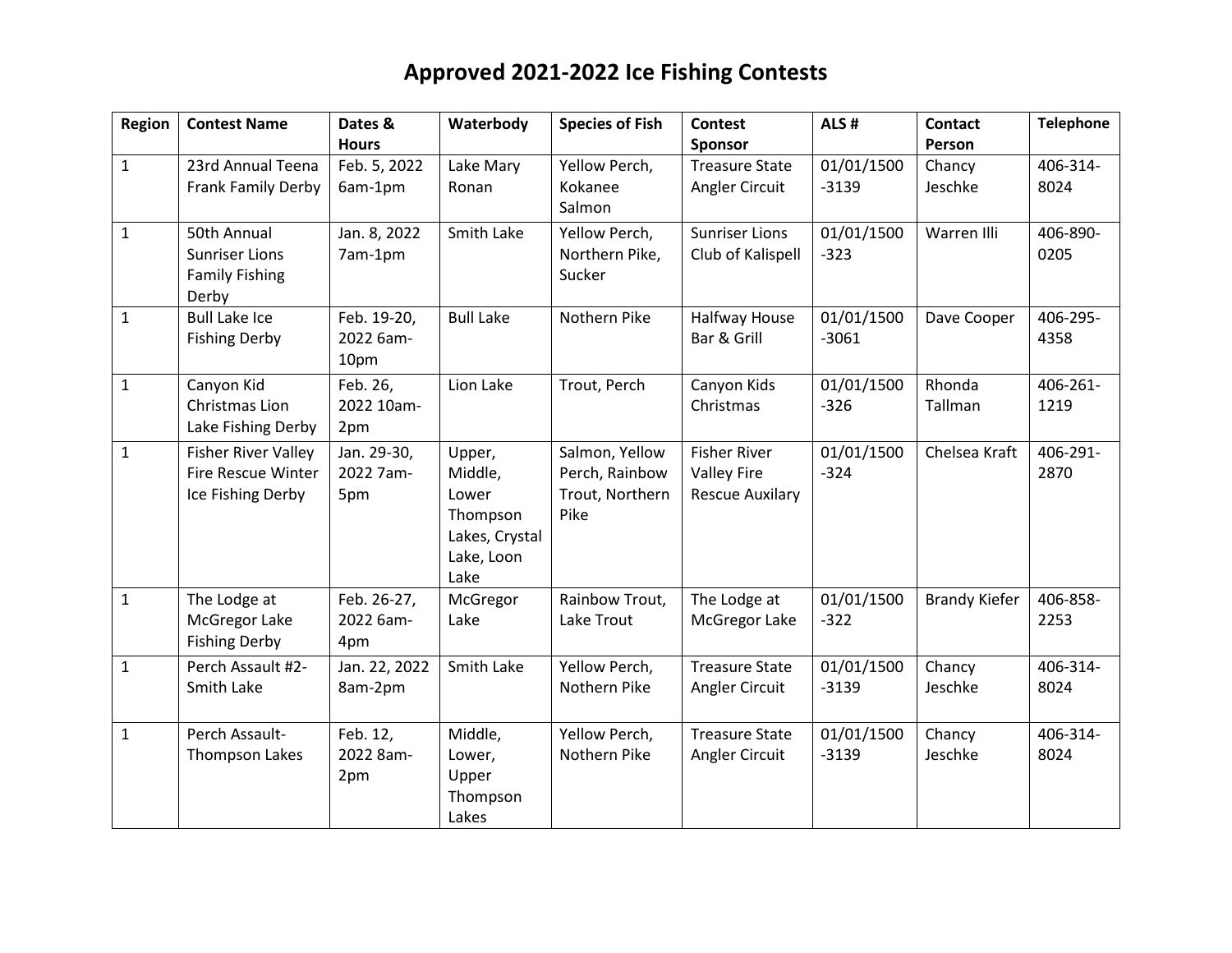| $\mathbf{1}$ | Perch Assault-Lake<br>Mary Ronan                                        | March 12-13,<br>2022,<br>7:15am-2pm                | Lake Mary<br>Ronan        | <b>Yellow Perch</b>                                                                                                                             | <b>Treasure State</b><br>Angler Circuit | 01/01/1500<br>$-3139$ | Chancy<br>Jeschke   | 406-314-<br>8024 |
|--------------|-------------------------------------------------------------------------|----------------------------------------------------|---------------------------|-------------------------------------------------------------------------------------------------------------------------------------------------|-----------------------------------------|-----------------------|---------------------|------------------|
| $\mathbf{1}$ | Perch Assault<br>Championship                                           | Jan. 8, 2022<br>8am-2pm                            | <b>Island Lake</b>        | Yellow Perch,<br>Sunfish,<br>Northern Pike                                                                                                      | <b>Treasure State</b><br>Angler Circuit | 01/01/1500<br>$-3139$ | Chancy<br>Jeschke   | 406-314-<br>8024 |
| $\mathbf{1}$ | Ryan Wagner<br>Memorial Ice<br><b>Fishing Derby</b><br>Date change      | Feb. 12 Feb.<br>5, 2022 8am-<br>2:30 <sub>pm</sub> | Murphy Lake               | Yellow Perch,<br>Brook,<br>Cutthroat &<br>Rainbow,<br>Smallmouth &<br>Largemouth<br>Bass, Sunfish,<br>Northern Pike,<br>Northern Pike<br>Minnow | Michael Sartori                         | 01/01/1500<br>$-319$  | Michael<br>Sartori  | 406-882-<br>6018 |
| $\mathbf{1}$ | Wayside Bar &<br>Grill Hope for Ice<br>Tournament                       | Feb. 19-20,<br>2022 7am-<br>5pm                    | Noxon<br>Reservoir        | Northern Pike,<br>Perch                                                                                                                         | Wayside Bar &<br>Grill                  | 01/01/1500<br>$-3324$ | <b>Erick Miller</b> | 208-946-<br>8119 |
| 3            | Hebgen Lake<br><b>NAIFC Qualifier</b><br>Date change due<br>to poor ice | Jan. 9 Feb.<br>27, 2022<br>8am-1pm                 | Hebgen Lake               | Rainbow Trout,<br>Cutbow Trout,<br><b>Cutthroat Trout</b>                                                                                       | NAIFC, West<br>Yellowstone CC           | 01/01/1500<br>$-2978$ | <b>Jack Baker</b>   | 612-308-<br>4858 |
| 3            | <b>Stan Shafer</b><br>Memorial Ice<br><b>Fishing Derby</b>              | Jan. 16, 2022<br>7am-4pm                           | Clark Canyon<br>Reservoir | Rainbow, Ling                                                                                                                                   | Beaverhead<br>Search &<br>Rescue        | 01/01/1500<br>$-317$  | <b>Tara Remely</b>  | 406-925-<br>1510 |
| 4            | Ackley Lake Club<br>2022 Ice Fishing<br>Derby                           | Feb. 5, 2022<br>8am-4pm                            | <b>Ackley Lake</b>        | Tiger Muskies,<br>Rainbow Trout,<br><b>Brown Trout</b>                                                                                          | Ackley Lake<br>Club                     | 01/01/1500<br>$-3180$ | Lewis Reedy         | 406-423-<br>5645 |
| 4            | <b>Broadwater Lions</b><br>Club Perch Derby                             | Jan. 29, 2022<br>7am-2pm &<br>Jan. 30, 2022        | Canyon Ferry<br>Reservoir | Perch, Walleye                                                                                                                                  | <b>Broadwater</b><br>Lions Club         | 01/01/1500<br>$-330$  | Richard<br>Heida    | 406-273-<br>2043 |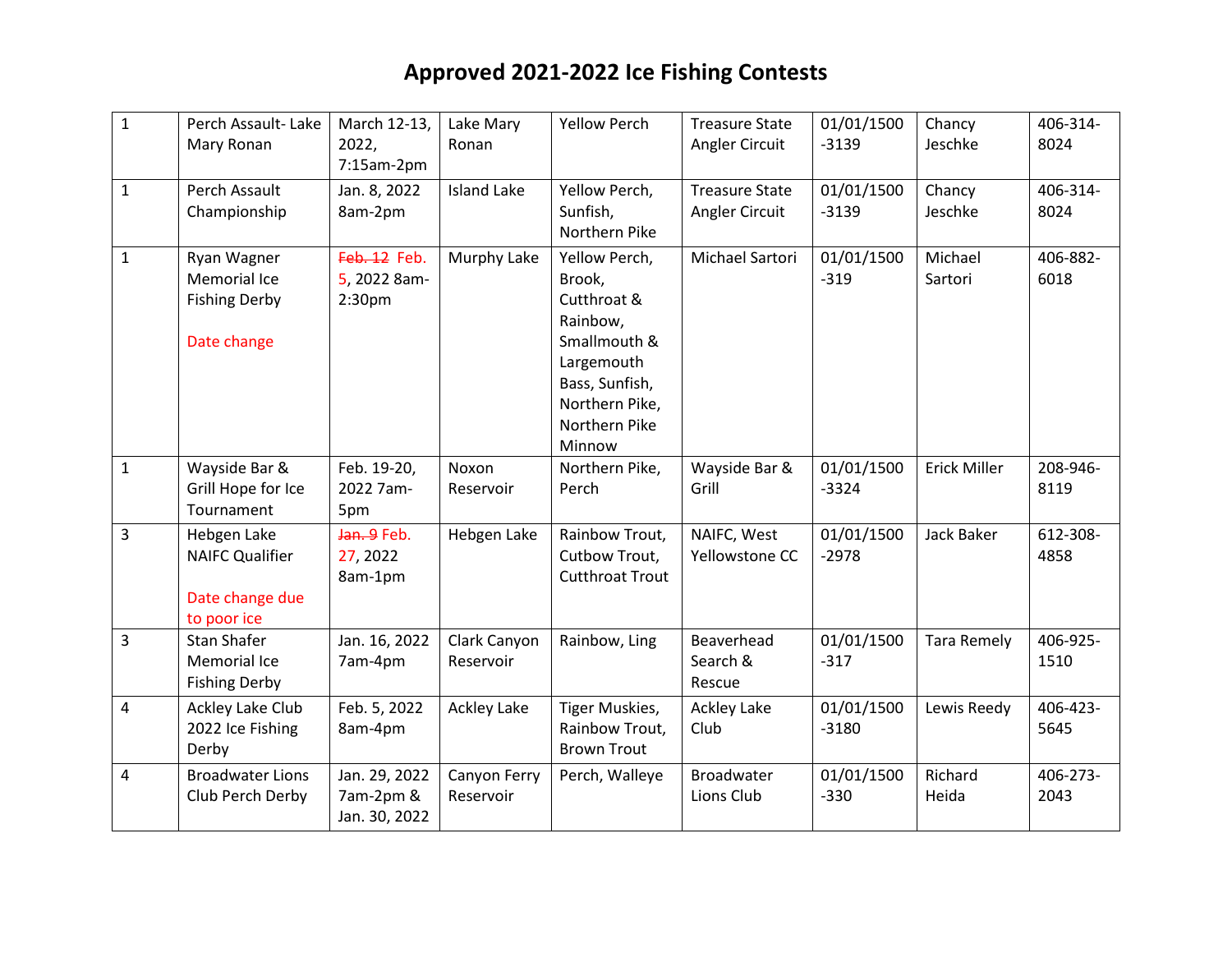|                |                                                           | $8:30a-$<br>1:30 <sub>pm</sub>    |                                  |                                                                                            |                                        |                       |                    |                                         |
|----------------|-----------------------------------------------------------|-----------------------------------|----------------------------------|--------------------------------------------------------------------------------------------|----------------------------------------|-----------------------|--------------------|-----------------------------------------|
| $\overline{4}$ | Central Montana<br>Perch Derby                            | Jan. 15-16,<br>2022 8am-<br>2pm   | Eastfork<br>Reservoir            | Perch                                                                                      | Kennie Williams                        | 09/21/1969<br>$-1$    | Kennie<br>Williams | 406-670-<br>0885                        |
| $\overline{4}$ | <b>MT Ducks</b><br>Unlimited Ice<br>Fishing<br>Tournament | Feb. 19,<br>2022 7am-<br>6pm      | Canyon Ferry<br>Reservoir        | Walleye, Perch,<br><b>Burbot</b>                                                           | <b>MT Ducks</b><br>Unlimited           | 01/01/1500<br>$-3237$ | Jake Hansen        | 801-661-<br>9023                        |
| 4              | Valier Area<br>Development Ice<br><b>Fishing Derby</b>    | Jan. 15, 2022<br>8am-3pm          | Lake Frances                     | Northern Pike,<br><b>Yellow Perch</b>                                                      | Valier Area<br>Development<br>Corp.    | 01/01/1500<br>$-3140$ | Cheryl Curry       | 406-279-<br>3561                        |
| 4              | Willow Creek Larry<br><b>Krone Memorial</b>               | Jan. 22, 2022<br>8am-2pm          | <b>Willow Creek</b><br>Reservoir | Rainbow Trout,<br>Sucker                                                                   | Western Bar                            | 01/01/1500<br>$-44$   | <b>Jay Shalz</b>   | 406-899-<br>3540                        |
| 6              | 22nd Chamber Ice<br><b>Fishing Derby</b>                  | Jan. 29, 2022<br>10am-3pm         | Fort Peck                        | Walleye, Perch,<br>Ling/Burbot,<br>Lake Trout,<br>Bass, Carp,<br>Suckers,<br>Northern Pike | Glasgow Area<br>Chamber of<br>Commerce | 01/01/1500<br>$-59$   | Lisa Koski         | 406-263-<br>1250                        |
| 6              | 48 Hours of Fort<br>Peck                                  | Feb. 25-27,<br>2022 12pm-<br>12pm | <b>Fort Peck</b>                 | Lake Trout,<br>Walleye,<br>Northern Pike,<br>Sucker (kids)                                 | Lakeridge<br>Lodging & Bait            | 01/01/1500<br>$-3249$ | <b>Haley Mindt</b> | 406-480-<br>4040                        |
| 6              | Chinook Rod &<br>Gun Club Ice<br><b>Fishing Derby</b>     | Feb. 5, 2022<br>8am-3pm           | Dry Fork<br>Reservoir            | Walley,<br>Northern Pike,<br>Yellow Perch,<br>Largemouth<br><b>Bass</b>                    | Chinook Rod &<br><b>Gun Club</b>       | 01/01/1500<br>$-3238$ | Elmer Zain         | 406-945-<br>3319 or<br>406-357-<br>4235 |